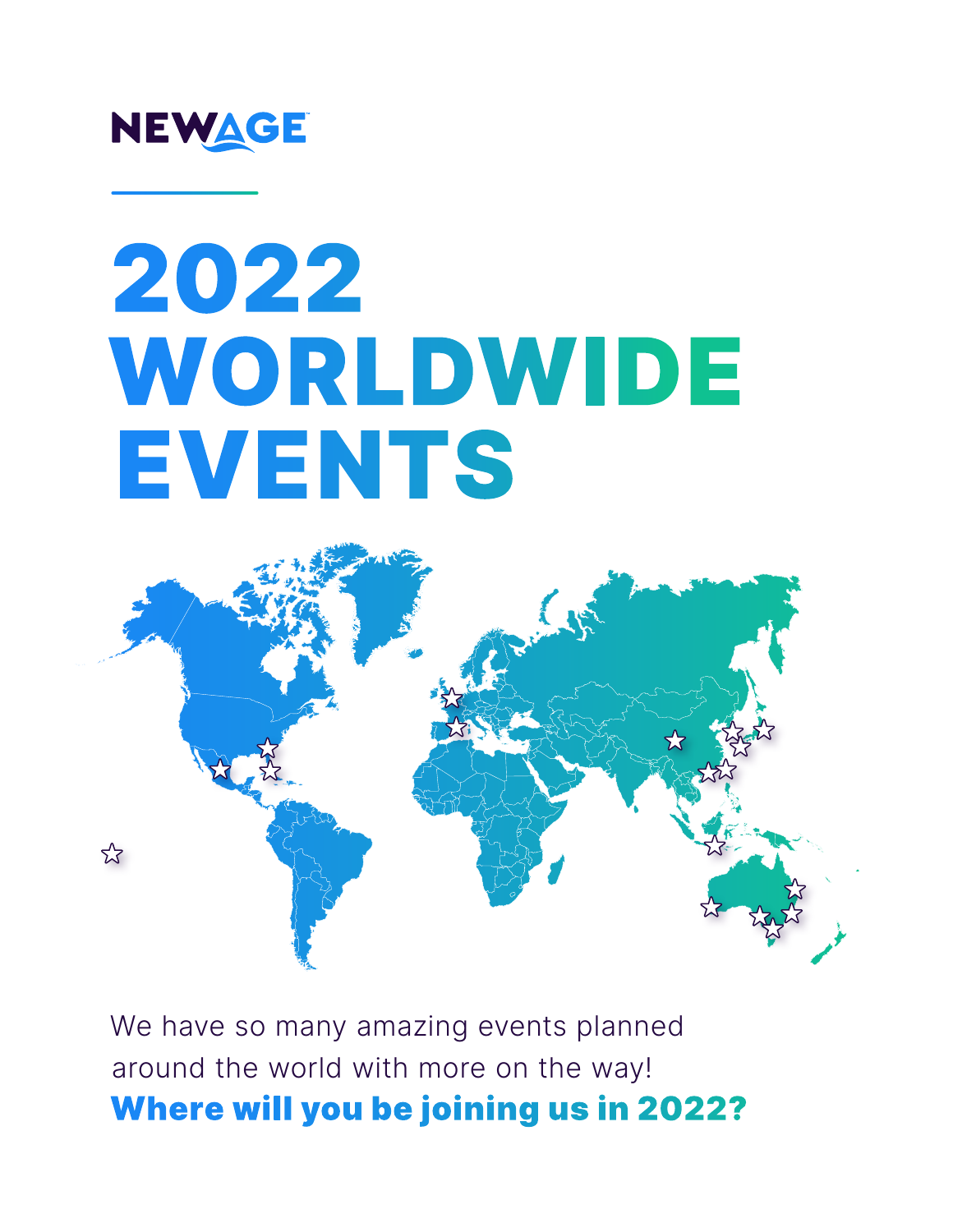# NEWAGE | REGIONAL SUMMIT

Zennoa® Japan Kyushu Region Conference May 28, 2022

Kyusyu, Japan

Tsunagaru — NewAge Japan Conference July 9, 2022 Tokyo, Japan

Dare to Dream — NewAge Americas Conference 2022 August 26-28, 2022 Orlando, United States

Dare to Dream — NewAge EMEA Conference 2022 September 16-18, 2022

#### Barcelona, Spain

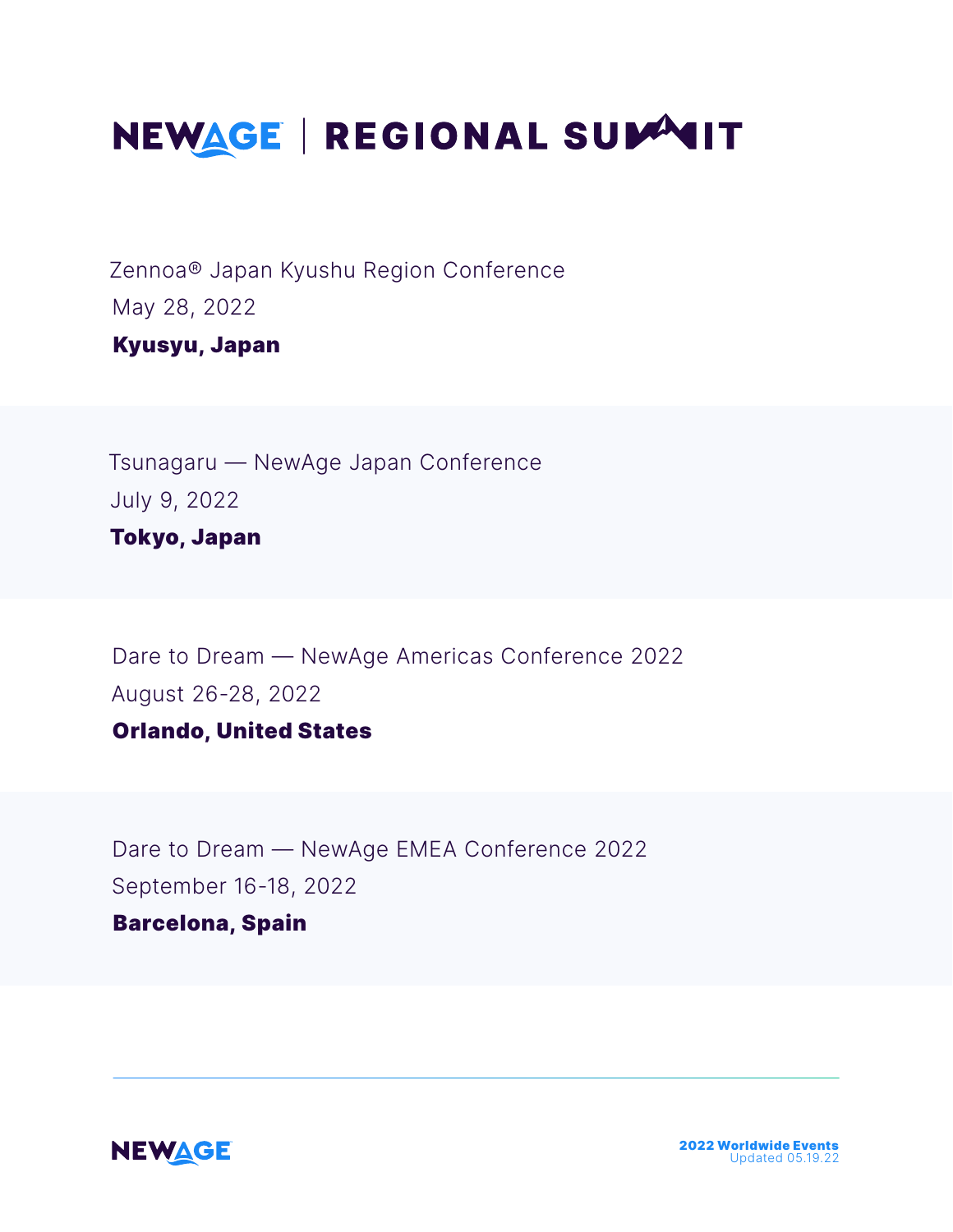# NEWAGE | ROAD SHOW

Zennoa Japan Lecture Meeting with John Wordsworth July 16, 2022 City TBC, Japan

Chinese Roadshow Date TBC Cities TBC, China

Road To Manager — Mexico Leadership Training Date TBC City TBC, Mexico

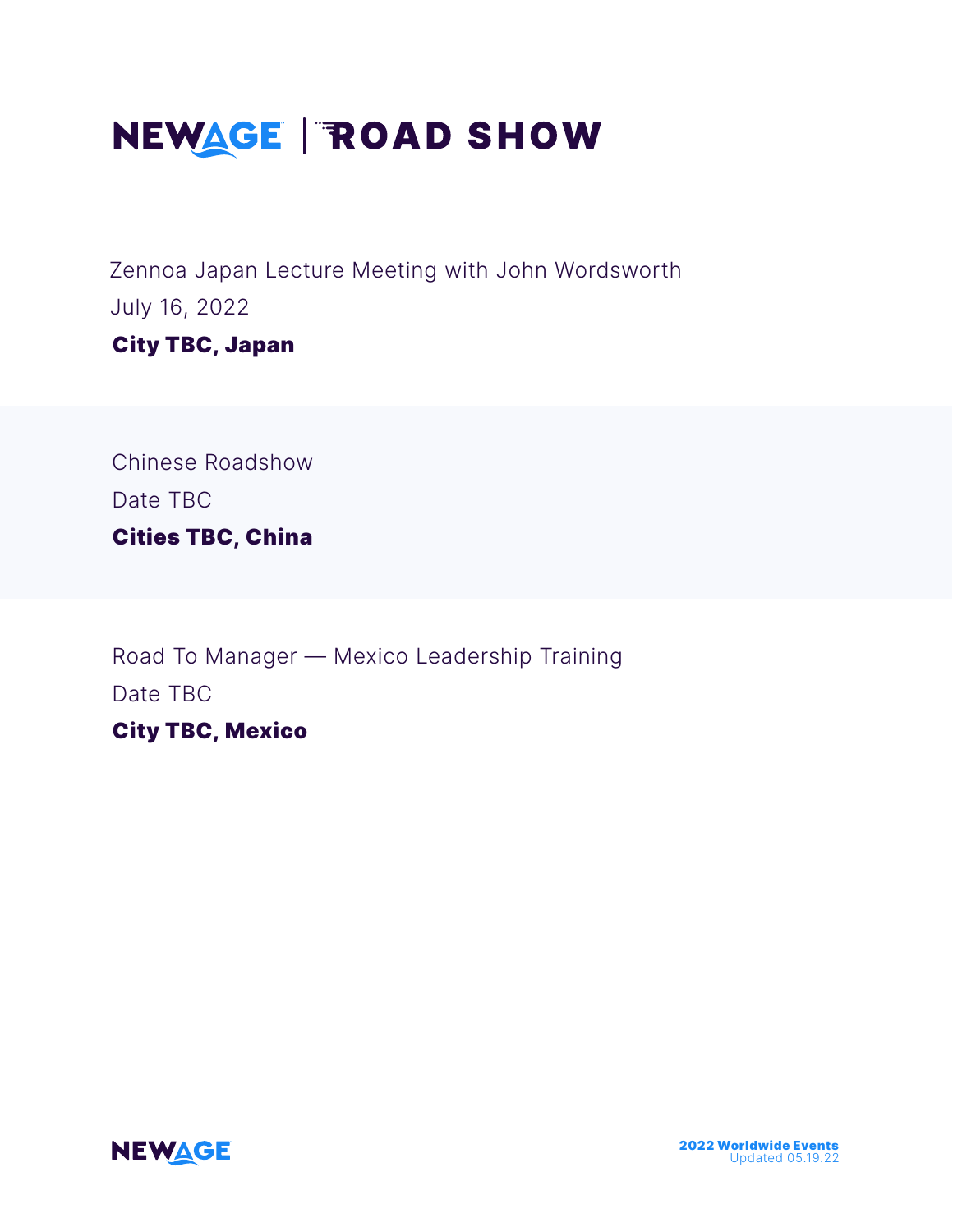# NEWAGE | LEADERSHIP SUMMIT

NewAge Leadership Summit — EMEA Top Power Rankers Date TBC

London, England

Disruptive Leadership Retreat — Latin America Date TBC Location TBC

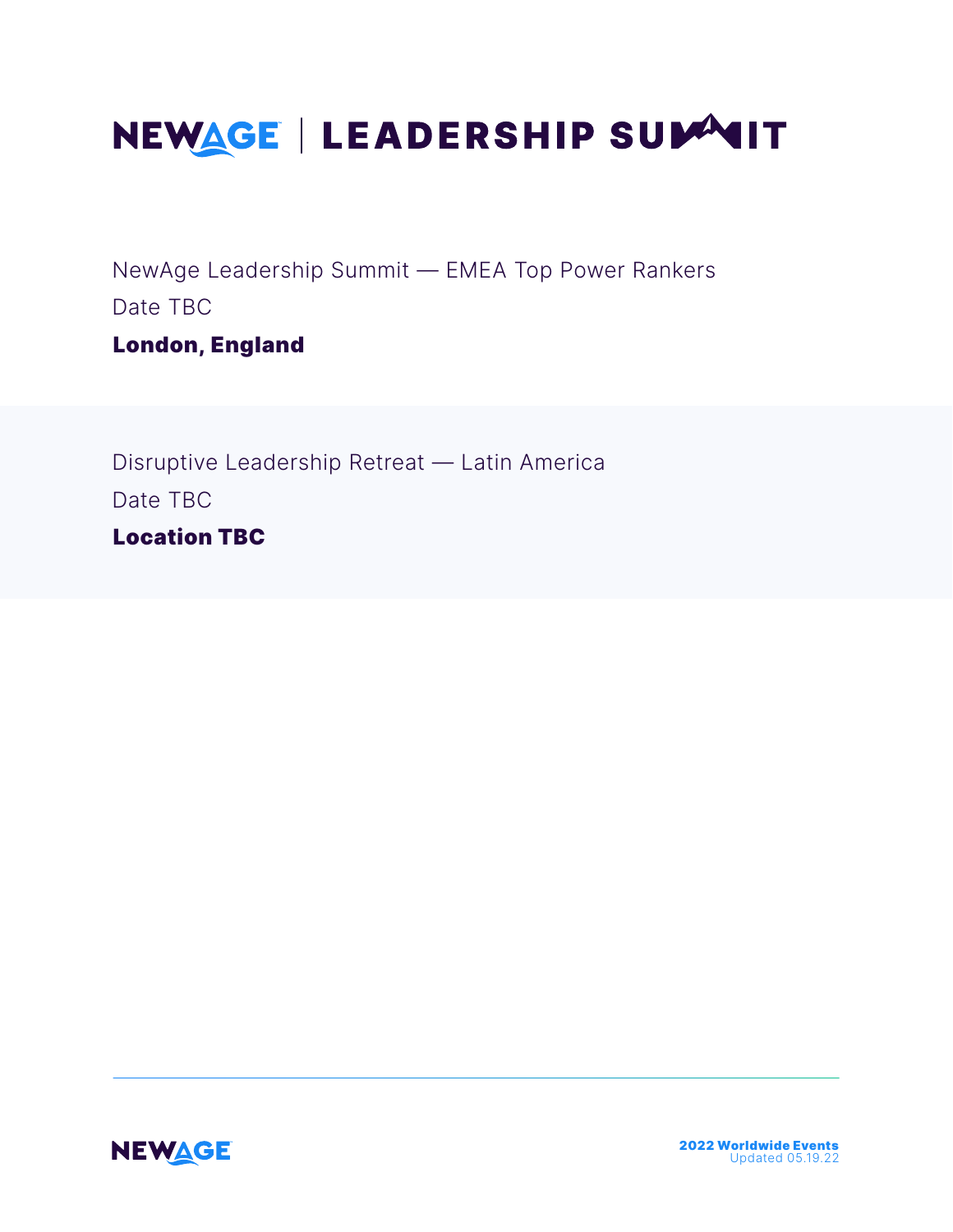## *DISCOVER NEWAGE*

Discover NewAge June 5, 2022 Malang, Indonesia

Discover NewAge July 26, 2022

Newcastle, Australia

Opportunity Saturday June 11, 2022 Latin America *[Online]*

Discover NewAge July 17, 2022

### Melbourne, Australia

Discover NewAge July 18, 2022

#### Adelaide, Australia

Discover NewAge July 19, 2022

Perth, Australia

Discover NewAge July 25, 2022 Brisbane, Australia

Discover NewAge July 27, 2022

### Sydney, Australia

Discover NewAge August 6, 2022

### City TBC, Indonesia

Discover NewAge August 8, 2022

### City TBC, Indonesia

Discover NewAge November 25-28, 2022

#### Cities TBC, Indonesia

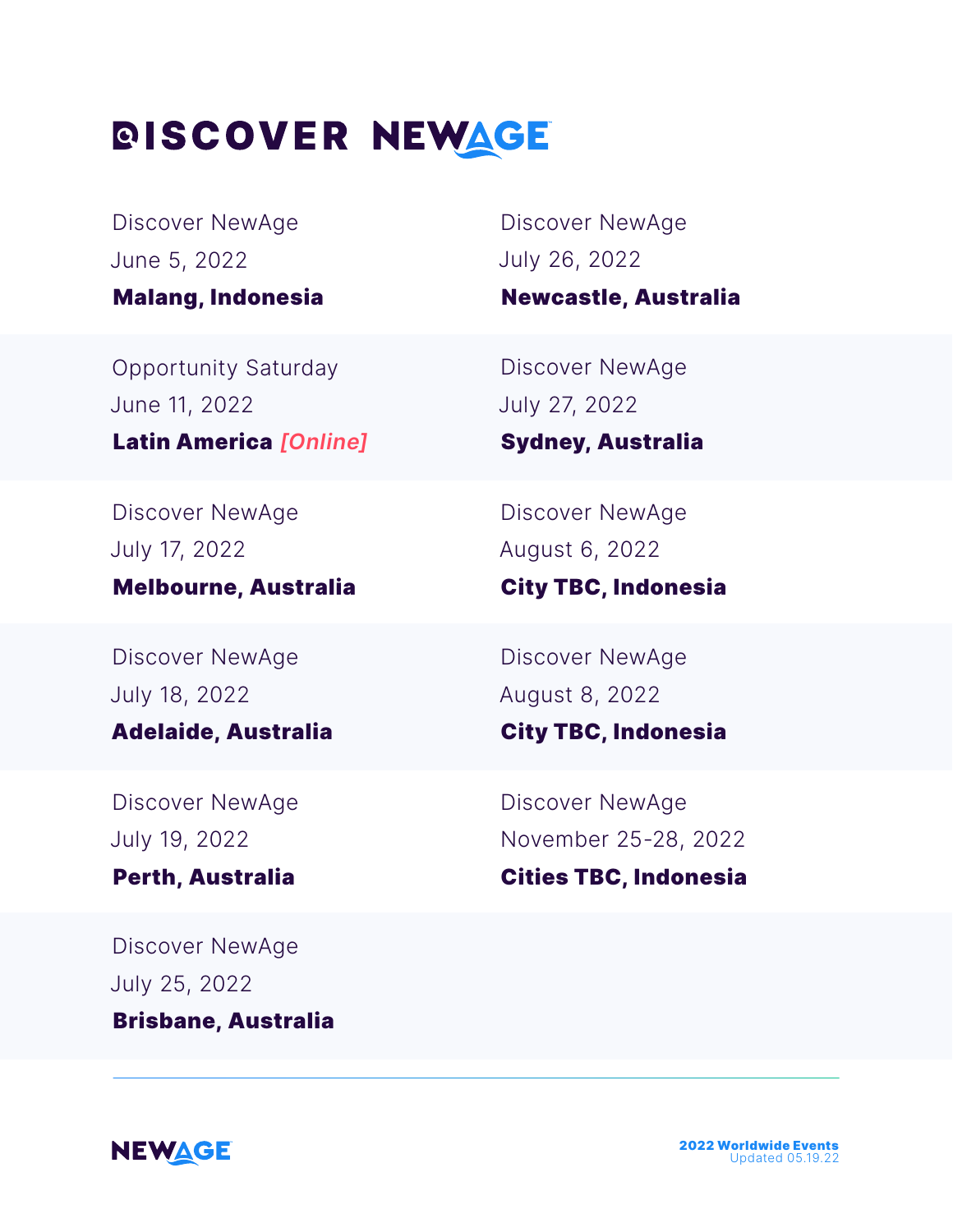# NEWAGE | GREAT ESCAPE

NewAge Power Up Training May 21-22, 2022

Discovery Bay, Hong Kong

NewAge One Family Latin America Incentive Trip November 24-28, 2022 **Caribbean** 

NewAge Great Escape: Costa Rica North America Incentive Trip June 8-12, 2022

Zennoa — Japan + Latin America Incentive Trip Date TBC

Tahiti, French Polynesia

#### Costa Rica

NewAge Officer Class June 15-16, 2022 Hongcheon Sonofelice, Korea

NewAge Great Escape: Pingtung Taiwan Incentive Trip Date TBC

### Pingtung, Taiwan

NewAge Great Escape: Tahitian Dream Global Incentive Trip November 12-19, 2022

Tahiti + Mo'orea, French Polynesia



2022 Worldwide Events Updated 05.19.22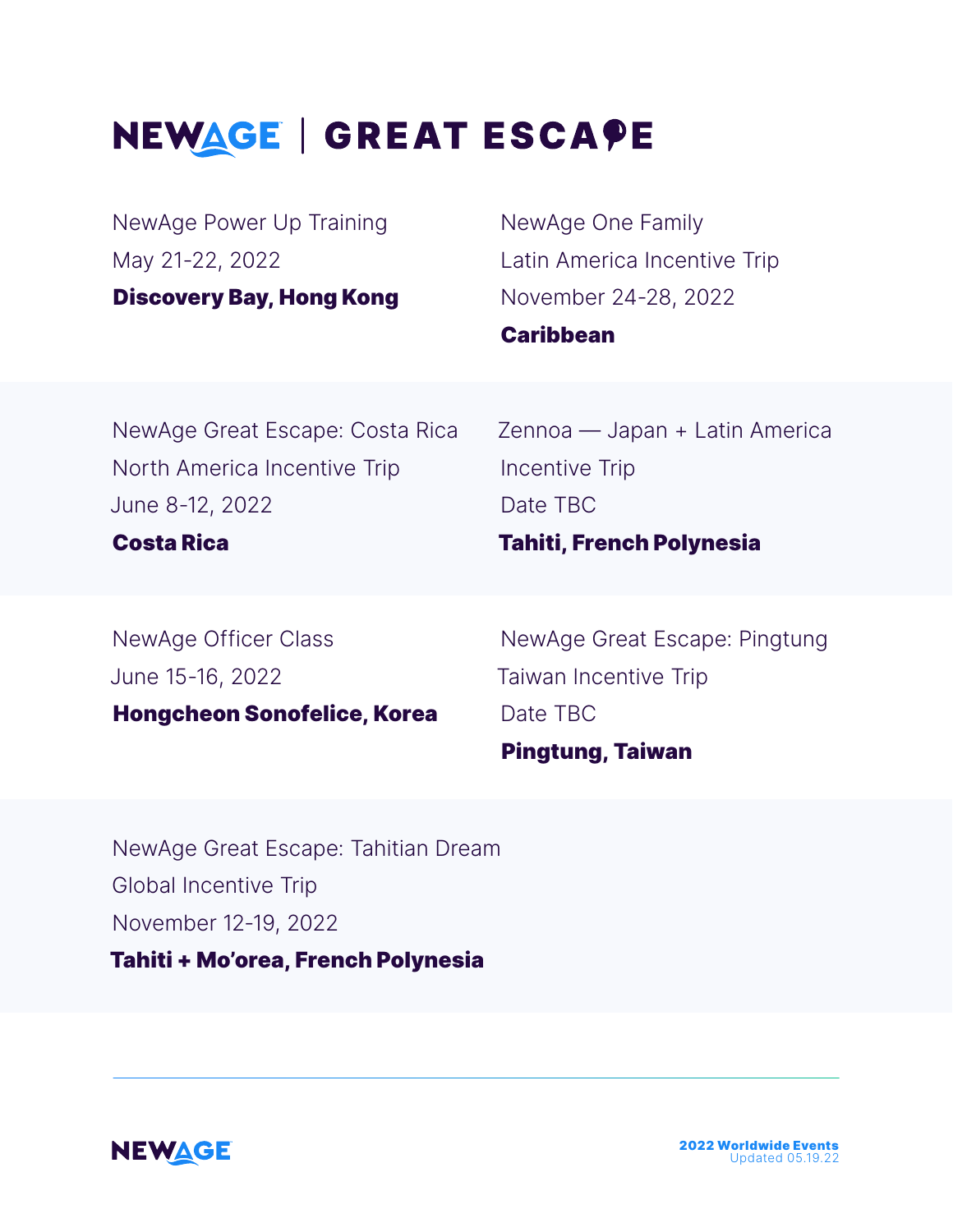

Rise to Success October 22, 2022 Global Webinar *[Online]*

Shoppable Live Show Every Wednesday North America *[Online]*